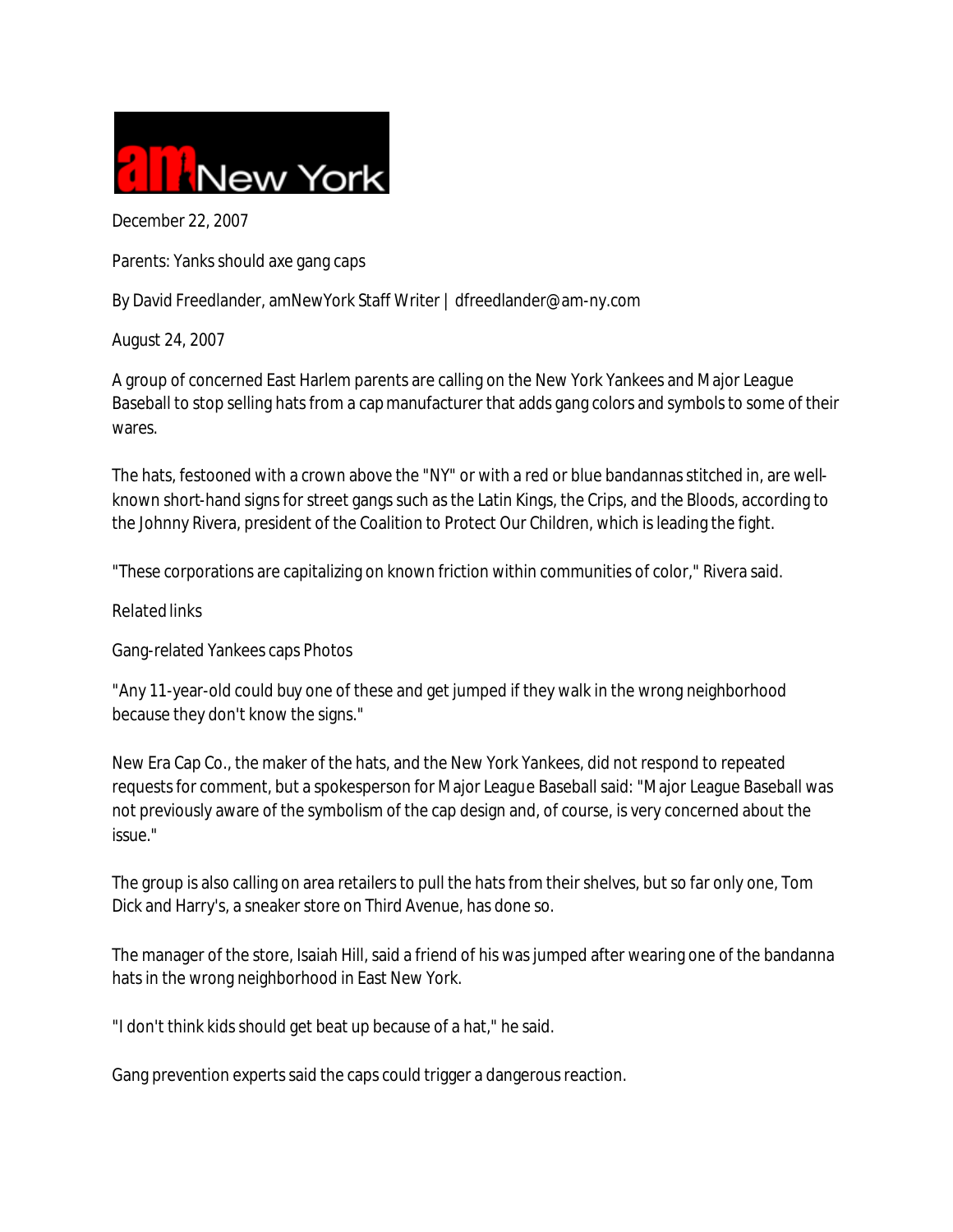**"A lot of times a young person not in a gang will wear one of these items because they like the way they look and people who are gang members respond and react as if the kid is in fact in a gang," said Lisa Taylor-Austin, an area counselor.**

Alex Alonso, the creator of Web resource streetgangs.com, questioned why manufactures would make the caps.

"They are not being responsible," he said. "They know the audience and they know who is going to buy it. They are making far too much money to do something like that."

More articles

Copyright © 2007, AM New York